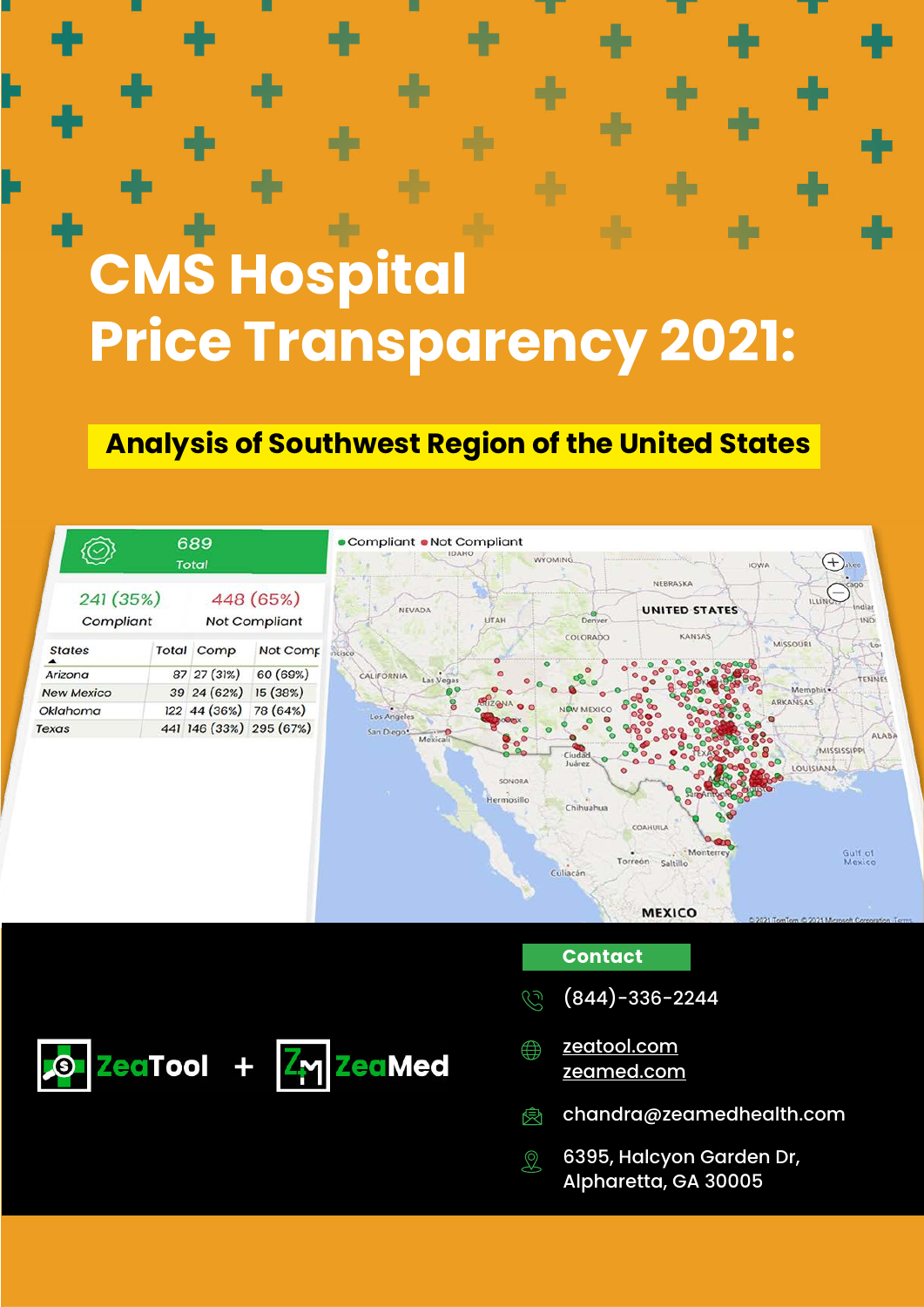## **Southwest Region**

The Centers for Medicare & Medicaid Services (CMS) issued a <u>Price Transparency</u> [Mandate,](https://www.cms.gov/files/document/2019-12-03-hospital-presentation.pdf) which requires six thousand hospitals in the US to publish their chargemaster prices in a machine-readable format and 300 shoppable services in a consumer-friendly manner on their websites by **January 1, 2021**. The requirement is the first step to taking complex healthcare pricing information and making it transparent.

**According to CMS, the [machine-readable file](https://www.cms.gov/files/document/steps-machine-readable-file.pdf) should include the following:**

 **1**

Comprehensive file with all items, services, and service packages which include:

- **• Gross charges**
- **• Discounted cash prices**
- **• Payer-specific negotiated charges**
- **• De-identified minimum negotiated charges**
- **• De-identified maximum negotiated charges**

A consumer-friendly display that includes the following standard charges for at least 300 'shoppable' services:

- **• Discounted cash prices (use gross charges if cash prices are not available)**
- **• Payer-specific negotiated charges,**
- **• De-identified minimum negotiated charges**
- **• De-identified maximum negotiated charges**





### **2**

03/30/2021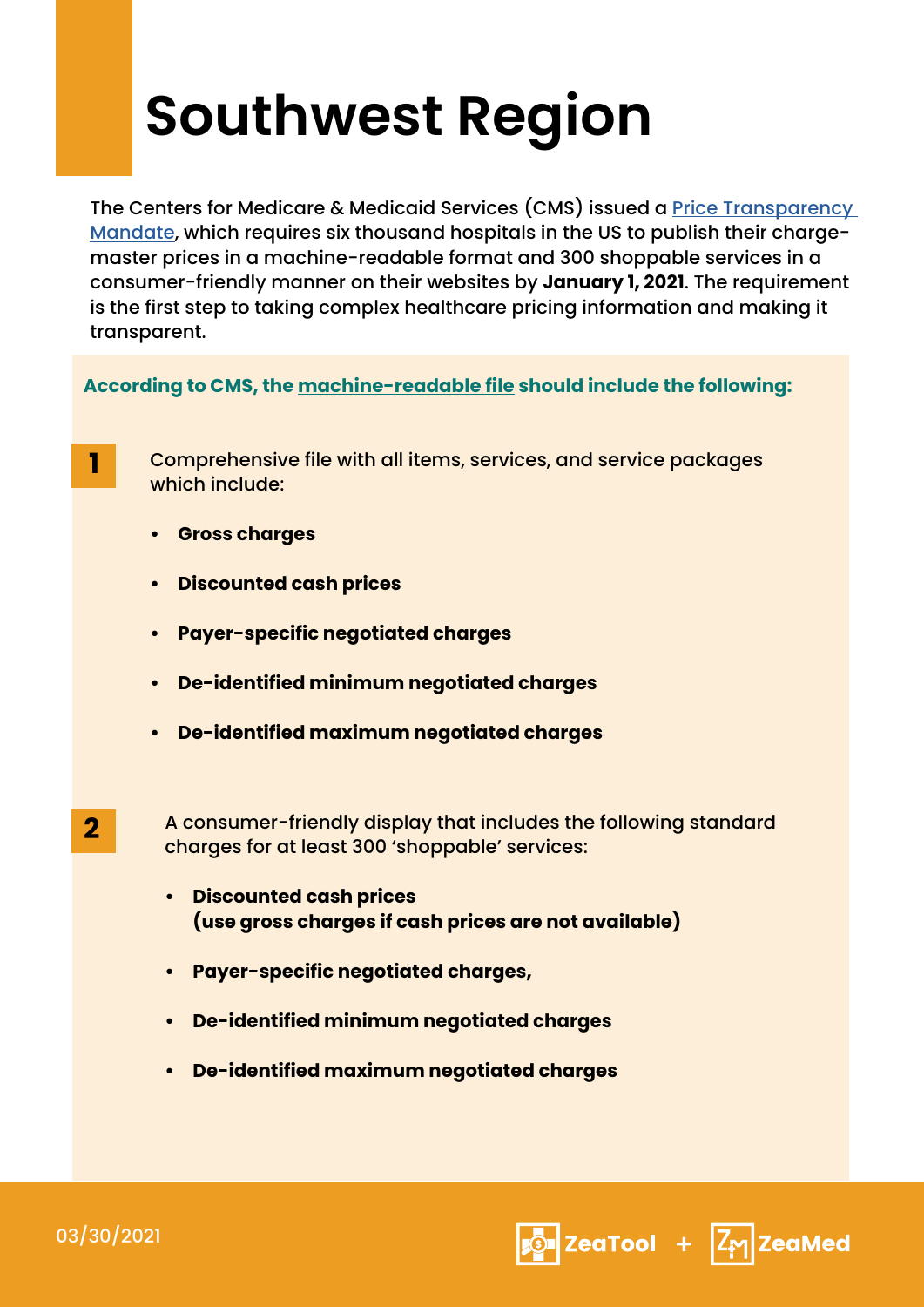**Hospitals can use a patient [estimator tool](https://zeatool.com/proLanding) instead of 'shoppable' services. OR**

We checked more than **5000 hospital websites** to find machine-readable files and patient estimator tools. We analyzed the data to see if the hospitals are compliant with the CMS requirements and simplified the pricing data into a user-friendly format so that anyone can easily understand.

big pricing data, navigate new ways to cut waste, increase revenue, and bring We want to help hospitals that are non-compliant to become compliant using our price transparency innovative Zeatool. Our goal is to help hospitals take this the antiquated healthcare system into the E-commerce age.

Once healthcare data is shoppable, consumers can know the cost of their healthcare services before receiving care. This pricing information is highly beneficial for uninsured, underinsured consumers and self-insured employers to price shop healthcare services.

### **This report provides an analysis of the Southwest region of the United States.**

How Hospitals in the Southwest region comply with CMS Price Transparency Requirements?

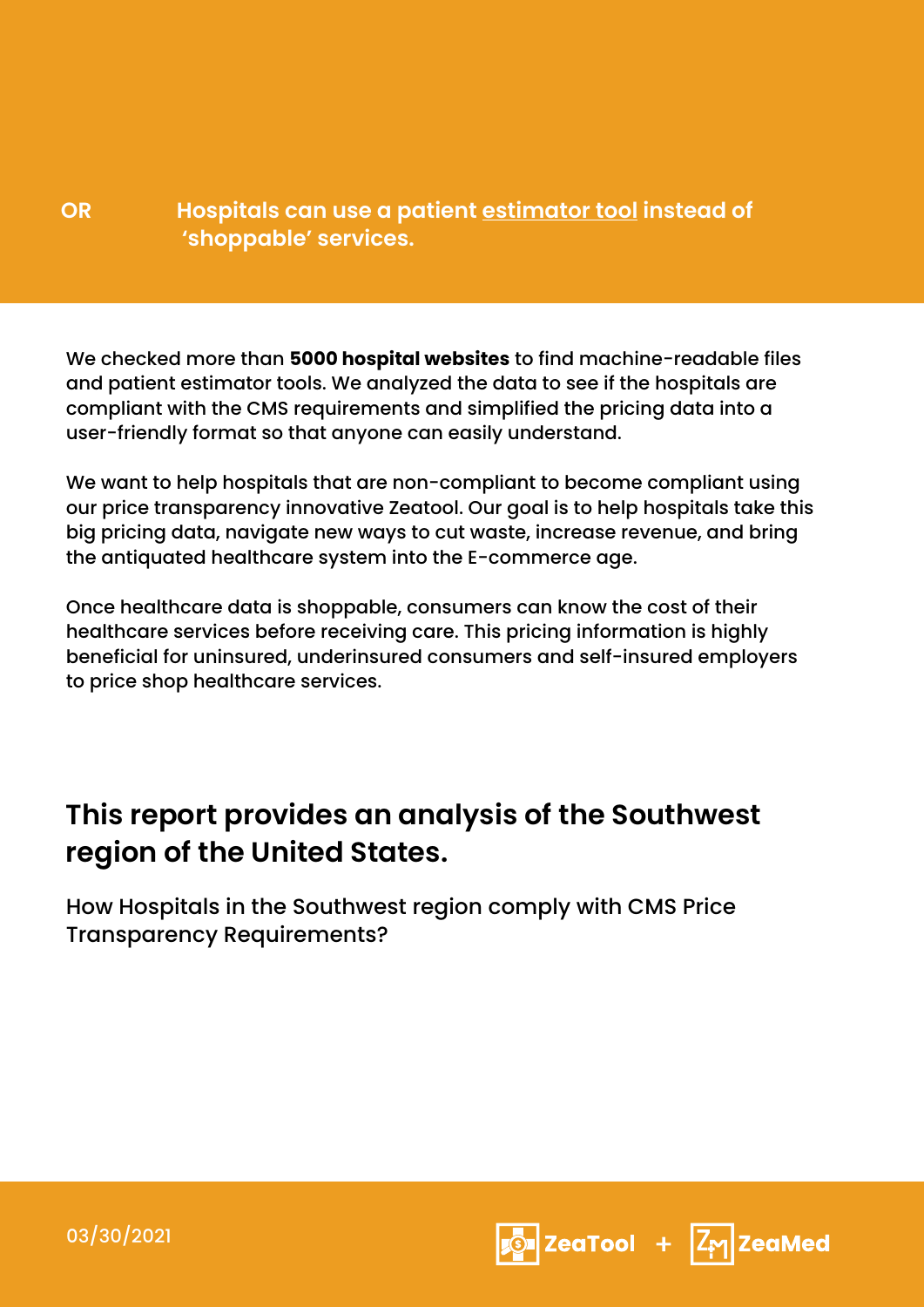## **Southwest Region**

| 689                  |
|----------------------|
| <b>THE Hospitals</b> |

**689 35% 65%**

 $\circledR$  Non-Compliant

We analyzed 689 hospitals in the Southwest Region, found 241 (35%) compliant, and 448 (65%) are non-compliant with CMS requirements. As of March 30, 2021, the non-compliant hospitals will face a penalty of \$300/day for a total of \$11,961,600 and the penalty for each non-compliant hospital is \$25,200.

| <b>Total</b><br><b>Hospitals</b> | Compliant<br><b>Non</b><br>Compliant |                            | <b>Charge Master</b><br>(MR File) |                                | <b>Shoppable Services</b><br>(MR File)                    |                                                                          | <b>Estimator Tool</b>                        |                   |                                                               |  |
|----------------------------------|--------------------------------------|----------------------------|-----------------------------------|--------------------------------|-----------------------------------------------------------|--------------------------------------------------------------------------|----------------------------------------------|-------------------|---------------------------------------------------------------|--|
|                                  |                                      |                            |                                   | Available                      | <b>Not Available</b>                                      | Available                                                                | Not Available                                | <b>Available</b>  | <b>Not Available</b>                                          |  |
| 689                              | 241                                  | 448                        | 108                               |                                | 581                                                       | 582                                                                      | 107                                          | 261               | 428                                                           |  |
|                                  |                                      |                            |                                   | Possible Penalty (as of Today) |                                                           | \$11,961,600                                                             |                                              |                   |                                                               |  |
|                                  | 689<br><b>Total</b>                  |                            |                                   |                                | ● Compliant ● Not Compliant<br><b>IDAHO</b>               | WYOMING.                                                                 | NEBRASKA                                     | <b>IOWA</b>       | $^+$<br>ukee:<br>age                                          |  |
| 241 (35%)<br>Compliant           |                                      | 448 (65%)<br>Not Compliant |                                   |                                | ILLIN<br>NEVADA<br><b>UNITED STATES</b><br>UTAH<br>Denver |                                                                          |                                              |                   |                                                               |  |
| <b>States</b>                    |                                      | <b>Total Comp</b>          | Not Comp                          | ncisco                         |                                                           | COLORADO                                                                 |                                              | <b>KANSAS</b>     | MISSOURI<br>$-16$                                             |  |
| <b>New Mexico</b>                |                                      | 39 24 (62%)                | 15 (38%)                          | CALIFORNIA                     | Las Vegas                                                 |                                                                          |                                              |                   | <b>TENNES</b>                                                 |  |
| <b>Texas</b>                     |                                      |                            | 441 146 (33%) 295 (67%)           |                                |                                                           |                                                                          |                                              |                   | Memphis*<br><b>ARKANSAS</b>                                   |  |
| Arizona                          |                                      | 87 27 (31%)                | 60 (69%)                          |                                | Los Angeles                                               |                                                                          |                                              |                   |                                                               |  |
| Oklahoma                         |                                      | 122 44 (36%)               | 78 (64%)                          |                                | San Diego*<br>Mexicali                                    | Ciudad<br>Juárez<br><b>SONORA</b><br>Hermosillo<br>Chihuahua<br>Cullacán | COAHUILA<br>Monterrey<br>Torreon<br>Saltillo |                   | <b>ALABA</b><br>MISSISSIPPI<br>LOUISIANA<br>Gulf of<br>Mexico |  |
|                                  |                                      |                            |                                   | <b>Bing</b>                    |                                                           | Jo                                                                       | <b>MEXICO</b><br>ZeaTool                     | <b>Disclaimer</b> | C 2021 TomTom, C 2021 Microsoft Corporation To                |  |

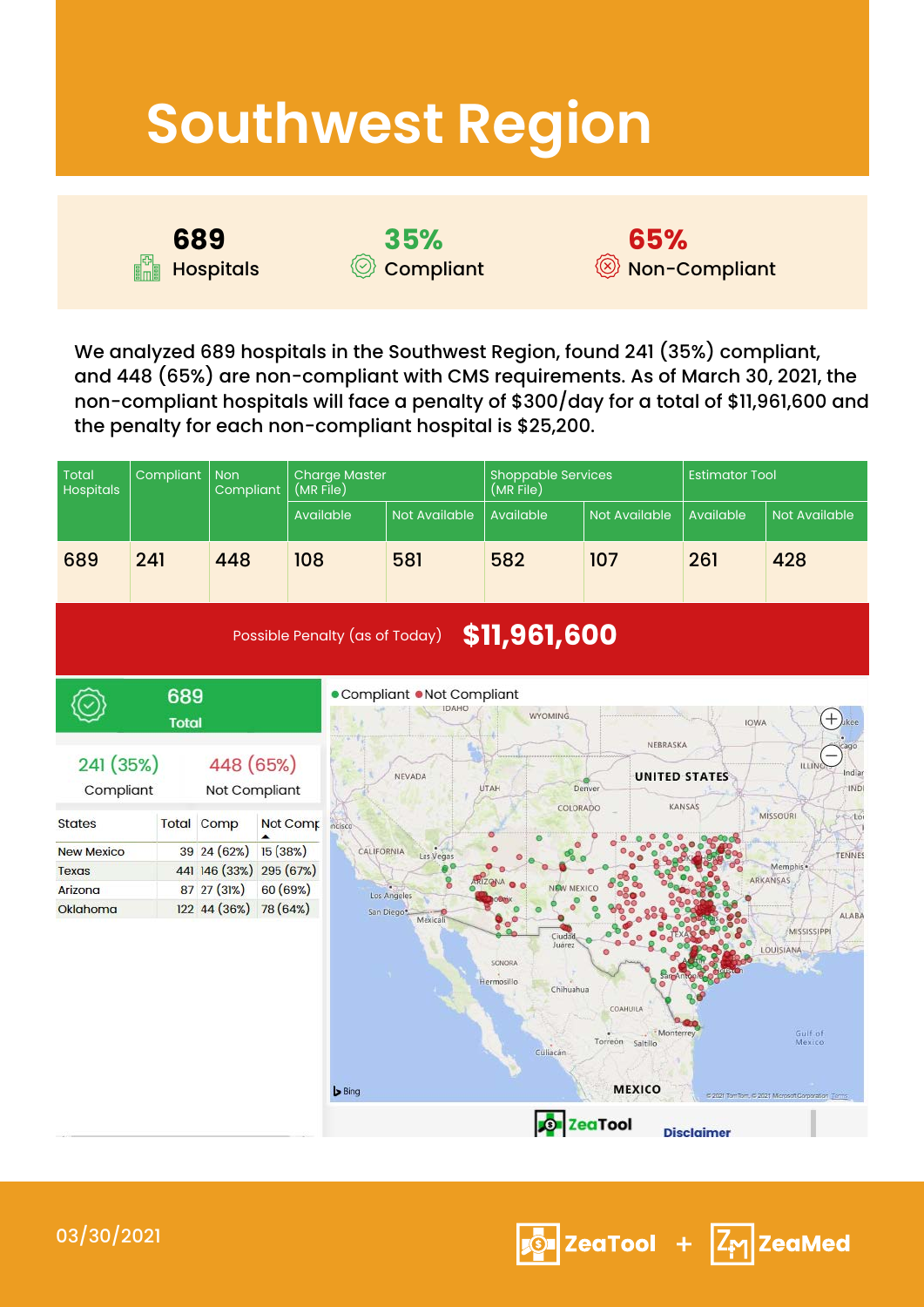

We analyzed 87 hospitals in Arizona, found 27(31%) hospitals compliant, and 60 (69%) hospitals are non-compliant with CMS price transparency requirements. The 60 non-compliant hospitals will face a total penalty of \$1,602,000.

| <b>Total</b><br><b>Hospitals</b> | Compliant          | <b>Charge Master</b><br>Non<br>Compliant<br>(MR File) |                              |                                |                             | <b>Shoppable Services</b><br>(MR File) |                      | <b>Estimator Tool</b>                        |                      |
|----------------------------------|--------------------|-------------------------------------------------------|------------------------------|--------------------------------|-----------------------------|----------------------------------------|----------------------|----------------------------------------------|----------------------|
|                                  |                    |                                                       |                              | Available                      | <b>Not Available</b>        | Available                              | <b>Not Available</b> | Available                                    | <b>Not Available</b> |
| 87                               | 27                 | 60                                                    | $\overline{1}$               |                                | 76                          | 70                                     | 17                   | 30                                           | 57                   |
|                                  |                    |                                                       |                              | Possible Penalty (as of Today) |                             | \$1,602,000                            |                      |                                              |                      |
|                                  | 87<br><b>Total</b> |                                                       |                              | Carson City                    | • Compliant • Not Compliant |                                        | UTAH                 |                                              | $^{+}$<br>COLORADO   |
| 27(31%)<br>Compliant             |                    | 60 (69%)<br>Not Compliant                             |                              | Fresno                         |                             |                                        |                      |                                              | Ξ                    |
| <b>States</b>                    | <b>Total Comp</b>  |                                                       | Not Comp<br>$\blacktriangle$ |                                | CALIFORNIA                  |                                        |                      |                                              |                      |
| New Mexico                       |                    | 39 24 (62%)                                           | 15 (38%)                     |                                |                             | Las Vegas                              | ۰                    | Santa Fe                                     |                      |
| Texas                            |                    |                                                       | 441 146 (33%) 295 (67%)      |                                | Bakersfield                 |                                        |                      | Albuquerque                                  |                      |
| Arizona                          |                    | 87 27 (31%)                                           | 60 (69%)                     |                                |                             |                                        | ARIZONA              |                                              |                      |
| Oklahoma                         |                    | 122 44 (36%)                                          | 78 (64%)                     |                                | Los Angeles                 |                                        | enix                 | NEW MEXICO                                   |                      |
|                                  |                    |                                                       |                              |                                | San Diego                   | Mexicali                               |                      |                                              |                      |
|                                  |                    |                                                       |                              |                                | Tijuana<br>Ensenada         |                                        |                      |                                              |                      |
|                                  |                    |                                                       |                              |                                |                             |                                        | Nogales              | Ciudad,<br>Juárez                            |                      |
|                                  |                    |                                                       |                              |                                |                             |                                        |                      |                                              |                      |
|                                  |                    |                                                       |                              |                                |                             |                                        | SONORA               | <b>CHIHUAHUA</b>                             |                      |
|                                  |                    |                                                       |                              | $\mathsf{Bing}$                | n.                          |                                        | Hermosillo           | D2021 TomTom, C 2021 Mcrosoft Corporation To |                      |
|                                  |                    |                                                       |                              |                                |                             |                                        | ZeaTool              | <b>Disclaimer</b>                            |                      |



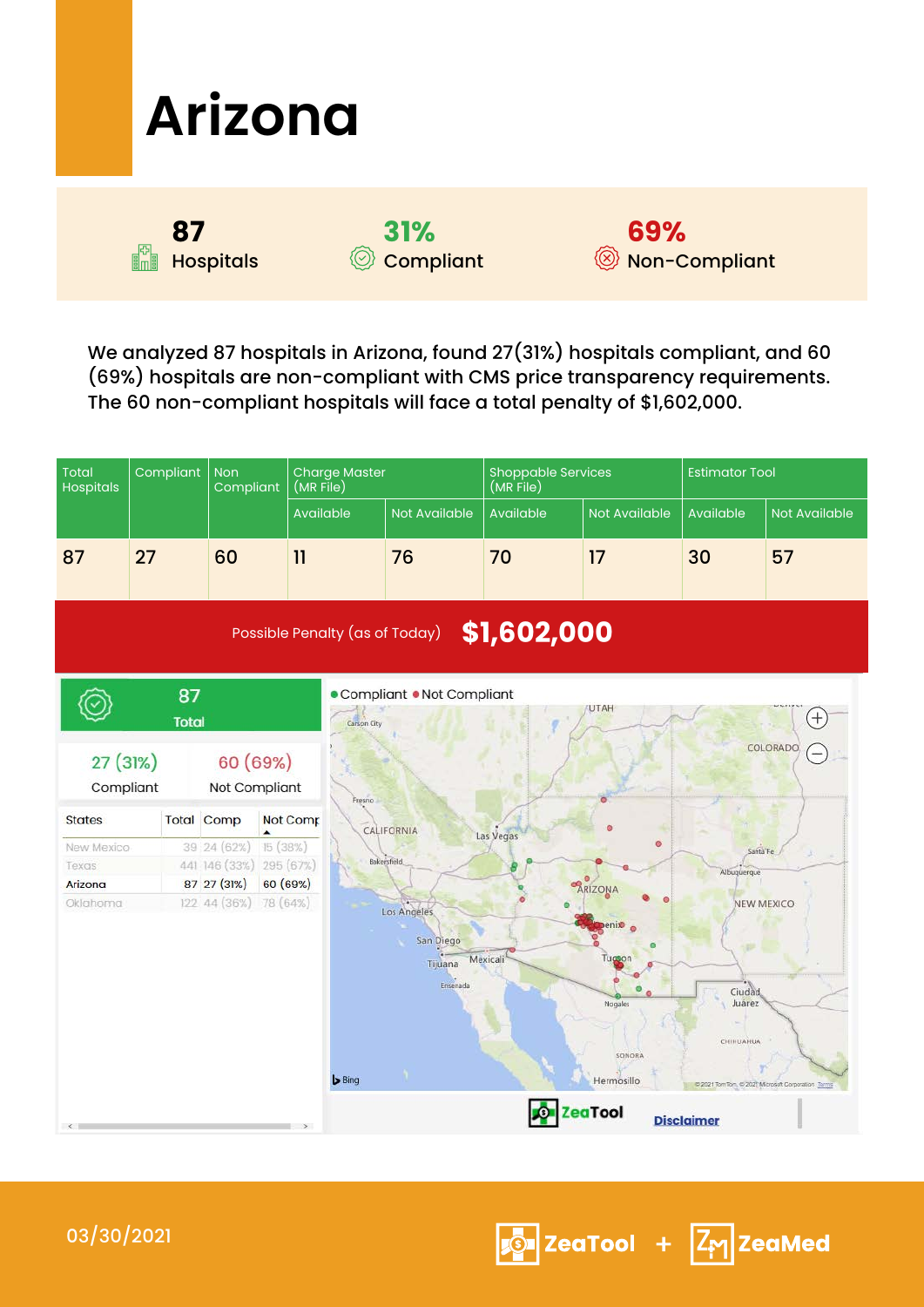| <b>New Mexico</b>      |                    |                      |  |  |  |  |  |  |
|------------------------|--------------------|----------------------|--|--|--|--|--|--|
| 39<br><b>Hospitals</b> | 62%<br>© Compliant | 38%<br>Non-Compliant |  |  |  |  |  |  |

We analyzed 39 hospitals in New Mexico, found 24 (62%) hospitals compliant, and 15 (38%) hospitals are non-compliant with CMS price transparency requirements. The 15 non-compliant hospitals will face a total penalty of \$400,500.

| <b>Total</b><br><b>Hospitals</b> | Compliant<br><b>Charge Master</b><br><b>Non</b><br>(MR File)<br>Compliant |                           |               |               |                                          | <b>Shoppable Services</b><br>(MR File) |                         | <b>Estimator Tool</b>   |                                         |
|----------------------------------|---------------------------------------------------------------------------|---------------------------|---------------|---------------|------------------------------------------|----------------------------------------|-------------------------|-------------------------|-----------------------------------------|
|                                  |                                                                           |                           | Available     |               | Not Available                            | Available                              | Not Available           | Available               | <b>Not Available</b>                    |
| 39                               | 24                                                                        | 15                        |               |               | 38                                       | 33                                     | 6                       | $\overline{\mathbf{1}}$ | 28                                      |
|                                  |                                                                           |                           |               |               | Possible Penalty (as of Today) \$400,500 |                                        |                         |                         |                                         |
|                                  | 39<br><b>Total</b>                                                        |                           |               |               | • Compliant • Not Compliant              |                                        |                         |                         | $+$                                     |
|                                  | 24 (62%)<br>Compliant                                                     | 15 (38%)<br>Not Compliant |               | an<br>bn      | Navajo Nation Reservation                | <b>H</b> carilla<br>Apache             | Taos<br><b>OR</b>       | ø                       |                                         |
| <b>States</b>                    |                                                                           | <b>Total Comp</b>         | Not Comp<br>▲ |               | Gallup                                   |                                        | Kewa Santa Fe<br>Pueblo |                         |                                         |
| <b>New Mexico</b>                |                                                                           | 39 24 (62%)               | 15 (38%)      |               |                                          |                                        | buquerque               |                         | Amarillo                                |
| Texas                            |                                                                           | 441 146 (33%)             | 295 (67%)     |               | Zuni I.R                                 | Acoma Pueblo<br>Isleta<br>Indian       |                         |                         |                                         |
| Arizona                          |                                                                           | 87 27 (31%)               | 60 (69%)      |               |                                          | Land                                   |                         |                         |                                         |
| Oklahoma                         |                                                                           | 122 44 (36%)              | 78 (64%)      |               |                                          |                                        |                         | G<br>Clovis             |                                         |
|                                  |                                                                           |                           |               |               |                                          |                                        | NEW MEXICO              | $\bullet$               | Plainview                               |
|                                  |                                                                           |                           |               | t Apache LR.  | Apaché<br>National                       |                                        |                         |                         |                                         |
|                                  |                                                                           |                           |               | Carlos LR.    | Forest:                                  |                                        |                         | $\bullet$               | Lubbock                                 |
|                                  |                                                                           |                           |               |               | <b>Gila National Forest</b>              |                                        | Me Calero.<br>Apache    | Roswell                 |                                         |
|                                  |                                                                           |                           |               |               |                                          |                                        | LR.<br>O                | ۰                       |                                         |
|                                  |                                                                           |                           |               |               |                                          |                                        | Alamogordo              | ö                       |                                         |
|                                  |                                                                           |                           |               |               |                                          |                                        | <b>Bas Cruces</b>       | Carlsbad                |                                         |
|                                  |                                                                           |                           |               |               |                                          |                                        |                         |                         | Midland                                 |
|                                  |                                                                           |                           |               | <b>b</b> Bing |                                          |                                        |                         |                         | 02021 TomTom, 02021 Morgan Consent Term |
|                                  |                                                                           |                           |               |               |                                          |                                        |                         |                         |                                         |
| $\epsilon$                       |                                                                           |                           | $\rightarrow$ |               |                                          | O.                                     | <b>ZeaTool</b>          | <b>Disclaimer</b>       |                                         |
|                                  |                                                                           |                           |               |               |                                          |                                        |                         |                         |                                         |

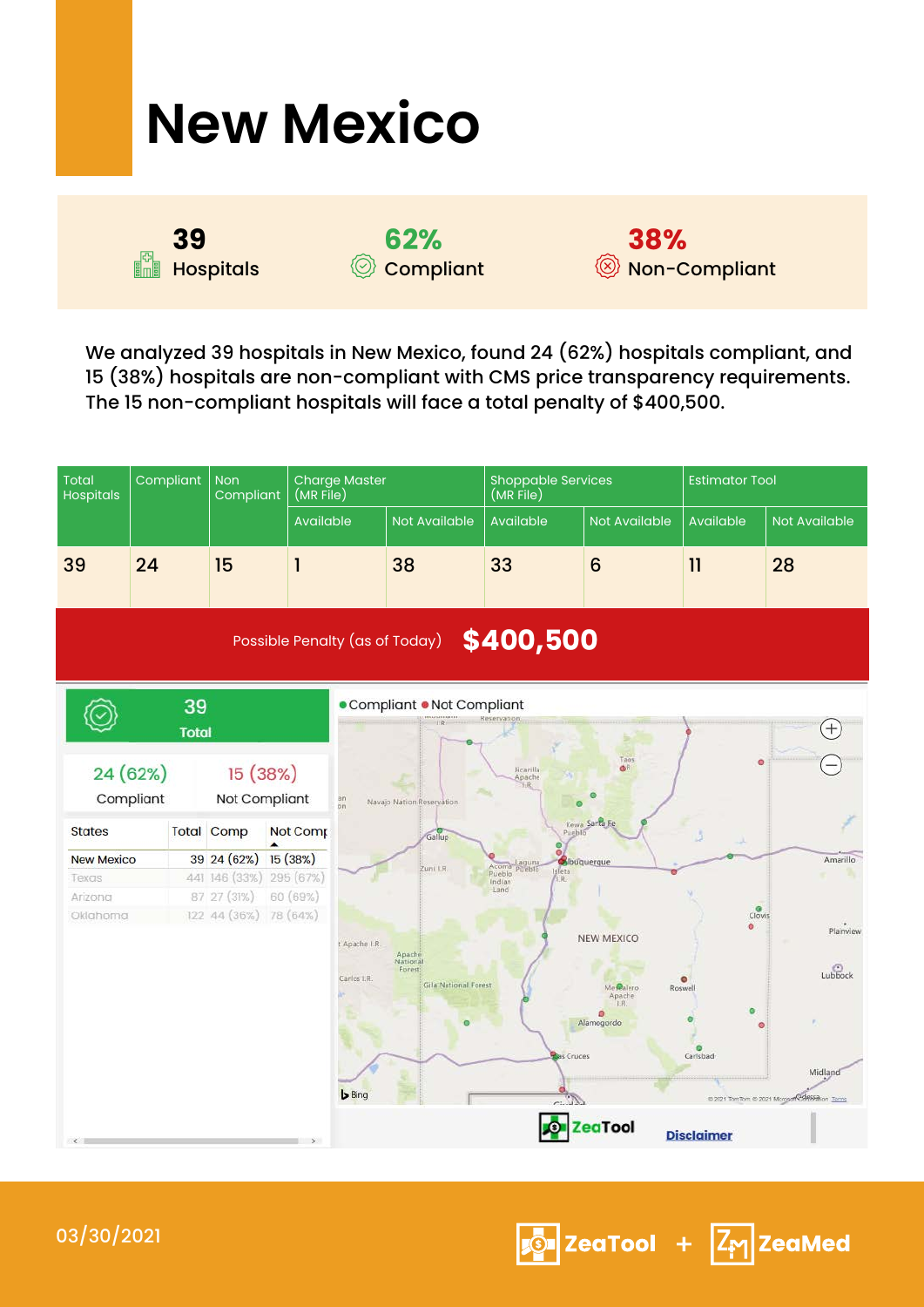| Oklahoma                |                    |                               |  |  |  |  |  |  |
|-------------------------|--------------------|-------------------------------|--|--|--|--|--|--|
| 122<br><b>Hospitals</b> | 36%<br>© Compliant | <b>64%</b><br>© Non-Compliant |  |  |  |  |  |  |

We analyzed 122 hospitals in Oklahoma, found 44 (36%) hospitals compliant, and 78 (64%) hospitals are non-compliant with CMS price transparency requirements. The 78 non-compliant hospitals will face a total penalty of \$2,082,600.

|                                  |                                                   |                         |           |                       |                                            | <b>Shoppable Services</b> |                                                                                        |                               |                          |
|----------------------------------|---------------------------------------------------|-------------------------|-----------|-----------------------|--------------------------------------------|---------------------------|----------------------------------------------------------------------------------------|-------------------------------|--------------------------|
| <b>Total</b><br><b>Hospitals</b> | Compliant<br><b>Non</b><br>(MR File)<br>Compliant |                         |           |                       | <b>Charge Master</b>                       |                           |                                                                                        | <b>Estimator Tool</b>         |                          |
|                                  |                                                   |                         | Available |                       | Not Available                              | Available                 | Not Available                                                                          | Available                     | <b>Not Available</b>     |
| 122                              | 44                                                | 78                      | 31        |                       | 91                                         | 98                        | 24                                                                                     | 53                            | 69                       |
|                                  |                                                   |                         |           |                       | Possible Penalty (as of Today) \$2,082,600 |                           |                                                                                        |                               |                          |
|                                  | 122                                               |                         |           |                       | • Compliant • Not Compliant                |                           |                                                                                        |                               |                          |
|                                  | <b>Total</b>                                      |                         |           |                       | Garden City                                | *Dodge City               | Hutchinson                                                                             |                               | $^+$                     |
| 44 (36%)                         |                                                   | 78 (64%)                |           |                       |                                            |                           | Wichita                                                                                |                               |                          |
|                                  |                                                   |                         |           |                       |                                            |                           |                                                                                        |                               |                          |
| Compliant                        |                                                   | Not Compliant           |           |                       | Liberal<br>o                               |                           |                                                                                        |                               |                          |
| <b>States</b><br>▴               |                                                   | <b>Total Comp</b>       | Not Comp  |                       |                                            |                           |                                                                                        |                               |                          |
| Arizona                          |                                                   | 87 27 (31%)             | 60 (69%)  |                       |                                            |                           | Enid                                                                                   | 412                           |                          |
| New Mexico                       |                                                   | 39 24 (62%)             | 15 (38%)  |                       |                                            |                           | Stillwater                                                                             |                               | Fayette<br>۵             |
| Oklahoma                         |                                                   | 122 44 (36%)            | 78 (64%)  |                       |                                            |                           | OKLAHOMA                                                                               |                               |                          |
| Texas                            |                                                   | 441 146 (33%) 295 (67%) |           |                       |                                            |                           |                                                                                        | <b>Oklahoma</b> City          | Fort Smith               |
|                                  |                                                   |                         |           |                       | Amarillo<br>Plainview                      |                           | Norman<br>Lawton<br>$\overline{\textbf{u}}$<br>$\bullet$<br>Ardmore O<br>Wichita Falls | ۰                             | · Paris                  |
|                                  |                                                   |                         |           | $\triangleright$ Bing | Lubbock                                    |                           | Denton<br>Fort-Worth                                                                   | Sherman<br>Plano<br>P2021 Tom | 2021 Montgott Comprating |
|                                  |                                                   |                         |           |                       |                                            |                           | eaTool                                                                                 | <b>Disclaimer</b>             |                          |

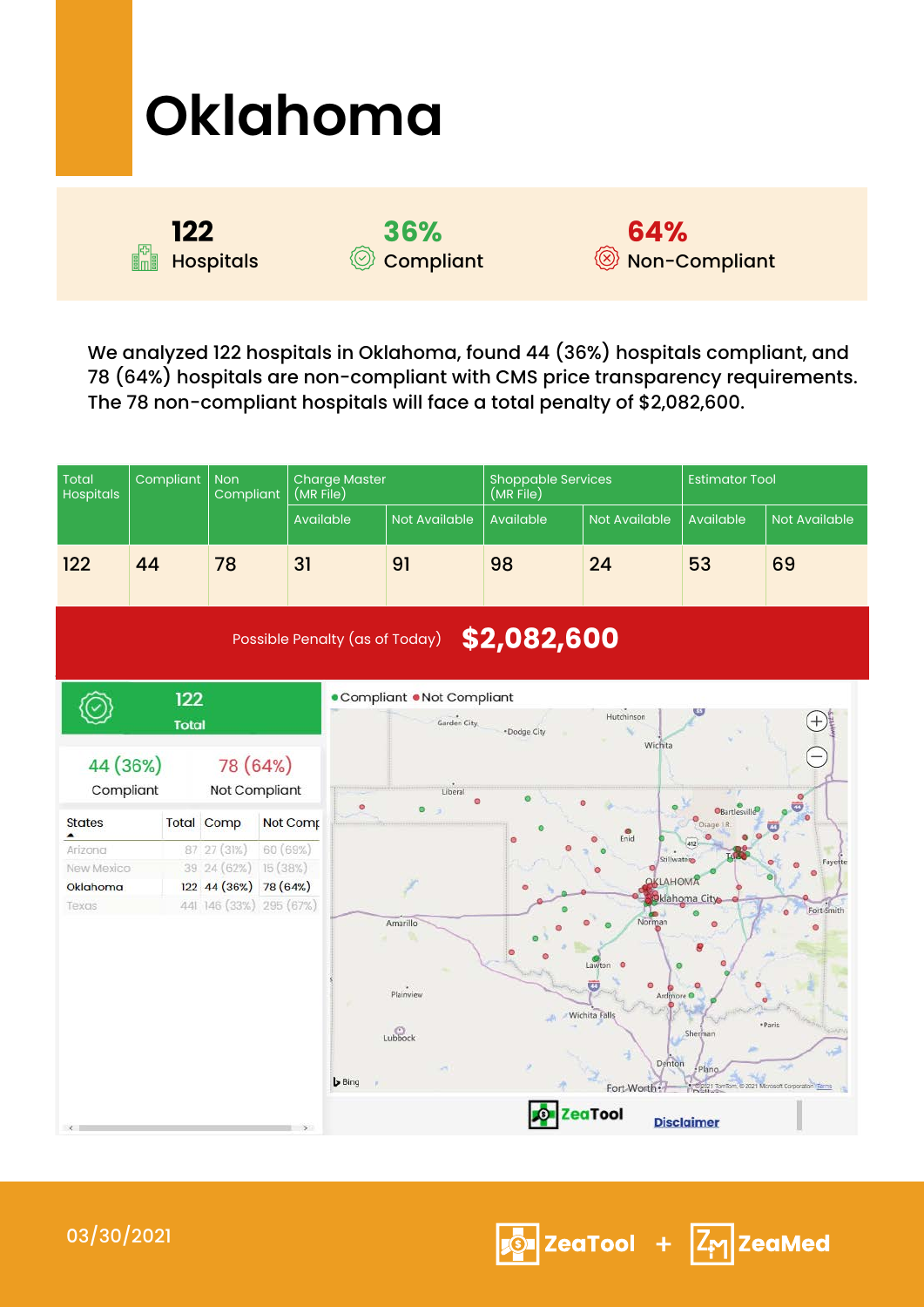| <b>Texas</b>                  |                    |                      |
|-------------------------------|--------------------|----------------------|
| 441<br>Hospitals<br>Fa<br>Imi | 33%<br>© Compliant | 67%<br>Non-Compliant |

We analyzed 441 hospitals in Texas, found 146 (33%) hospitals compliant, and 295 (67%) hospitals are non-compliant with CMS price transparency requirements. The 295 non-compliant hospitals will face a total penalty of \$7,876,500

| Compliant<br>Total<br><b>Non</b><br><b>Hospitals</b><br>Compliant<br>(MR File) |                     |                            |           | <b>Charge Master</b>  |                                                   | <b>Shoppable Services</b><br>$(MR \overline{File})$ |                                                                   | <b>Estimator Tool</b> |                                                                                                           |
|--------------------------------------------------------------------------------|---------------------|----------------------------|-----------|-----------------------|---------------------------------------------------|-----------------------------------------------------|-------------------------------------------------------------------|-----------------------|-----------------------------------------------------------------------------------------------------------|
|                                                                                |                     |                            | Available |                       | Not Available                                     | Available                                           | Not Available                                                     | Available             | <b>Not Available</b>                                                                                      |
| 441                                                                            | 146                 | 295                        | 65        |                       | 376                                               | 381                                                 | 60                                                                | 167                   | 274                                                                                                       |
|                                                                                |                     |                            |           |                       |                                                   | Possible Penalty (as of Today) \$7,876,500          |                                                                   |                       |                                                                                                           |
|                                                                                | 441<br><b>Total</b> |                            |           |                       | • Compliant • Not Compliant<br>COLORADO           |                                                     | <b>KANSAS</b><br>Wichita                                          |                       | $H_{\text{OURI}}$                                                                                         |
| 146 (33%)                                                                      | Compliant           | 295 (67%)<br>Not Compliant |           |                       |                                                   |                                                     |                                                                   |                       | Springfiel                                                                                                |
| <b>States</b>                                                                  |                     | <b>Total Comp</b>          | Not Comp  |                       | Santa <sup>1</sup><br>Albuquerque                 | Amarillo                                            | Oklahoma City                                                     | OKLAHOMA              | Little Rock                                                                                               |
| Arizona                                                                        |                     | 87 27 (31%)                | 60 (69%)  |                       |                                                   |                                                     |                                                                   |                       | ARKANSAS                                                                                                  |
| New Mexico                                                                     |                     | 39 24 (62%)                | 15 (38%)  |                       | <b>NEW MEXICO</b>                                 |                                                     | $\mathbf{E}$ <sub>d</sub>                                         |                       |                                                                                                           |
| Oklahoma                                                                       |                     | 122 44 (36%)               | 78 (64%)  |                       |                                                   |                                                     |                                                                   |                       |                                                                                                           |
| Texas                                                                          |                     | 441 146 (33%) 295 (67%)    |           |                       |                                                   |                                                     |                                                                   |                       |                                                                                                           |
|                                                                                |                     |                            |           | $\triangleright$ Bing | <b>Ciudad</b><br>Juárez<br>CHIHUAHUA<br>Chihuahua |                                                     | acuña<br>$\bullet$<br>San Anton<br>Piedras <sup>O</sup><br>Negras |                       | Shreveport<br>LOUISIAN<br>Rim<br><b>State Park Lakes</b><br>Tatt Tatt (C 2021 Microsoft Compration Tarth) |
|                                                                                |                     |                            |           |                       |                                                   |                                                     | eaTool                                                            | <b>Disclaimer</b>     |                                                                                                           |